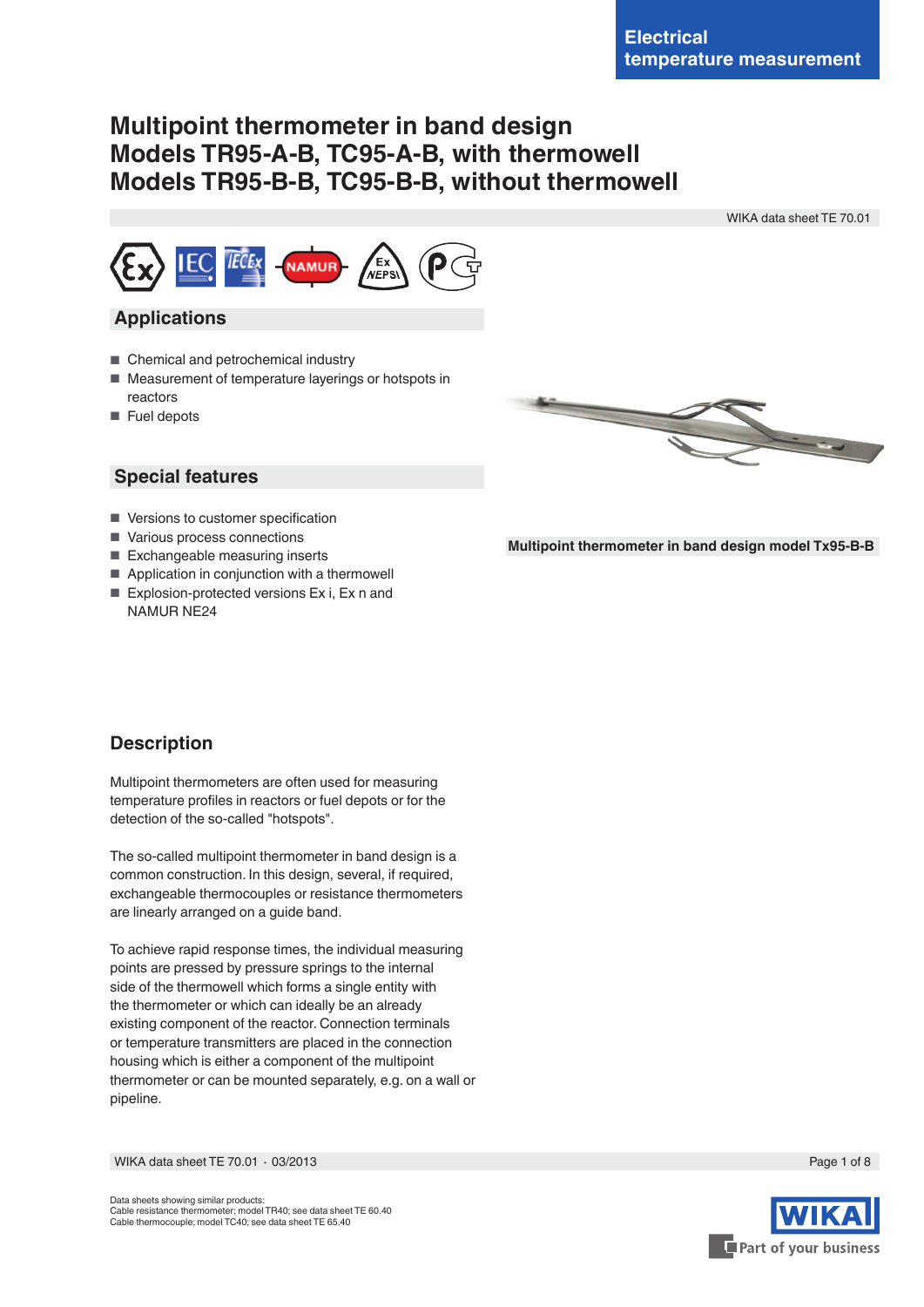# **Specifications**

### **Versions**

- Model Tx95-**A**-B: with thermowell
- Model Tx95-**B**-B: without thermowell

### **Materials**

- Stainless steel 316L or 1.4571
- Special alloys or carbon steels as thermowell material

#### **Process connection**

- Flanges of all major national and international standards
- Threaded connections with male or female threads to customer specifications
- High pressure connections, such as sealing cone or lens-type sealing ring to customer specifications

### **Sensors TC95-x-B**

- Thermocouples as sheathed cable installation
- Single, double element
- Measuring point ungrounded or grounded
- For details, see data sheet TE 65.40 of the cable thermocouple model TC40

#### **Sensors TR95-x-B**

- PT100 class A or B as sheathed cable installation
- Single, double sensor
- For details, see data sheet TE 60.40 of the cable resistance thermometer model TR40

#### **Shipping**

- Model Tx95-A-B with thermowell: In wooden box with lengths of up to 12 metres
- Model Tx95-B-x without thermowell: In wooden box, depending on design straight or rolled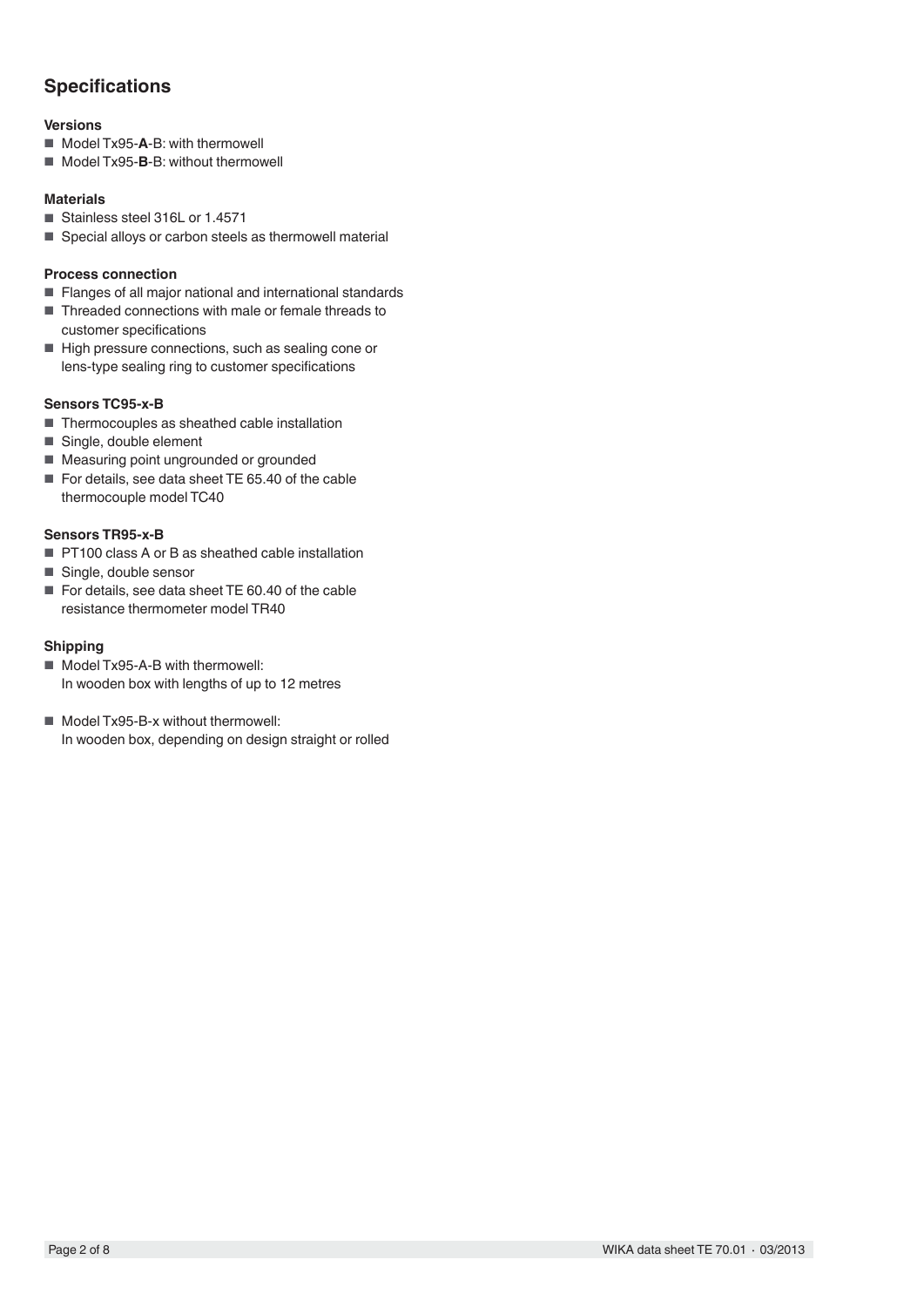# **Base elements of a multipoint thermometer**

A multipoint thermometer can be basically divided into 5 individual assemblies which are described separately from each below:



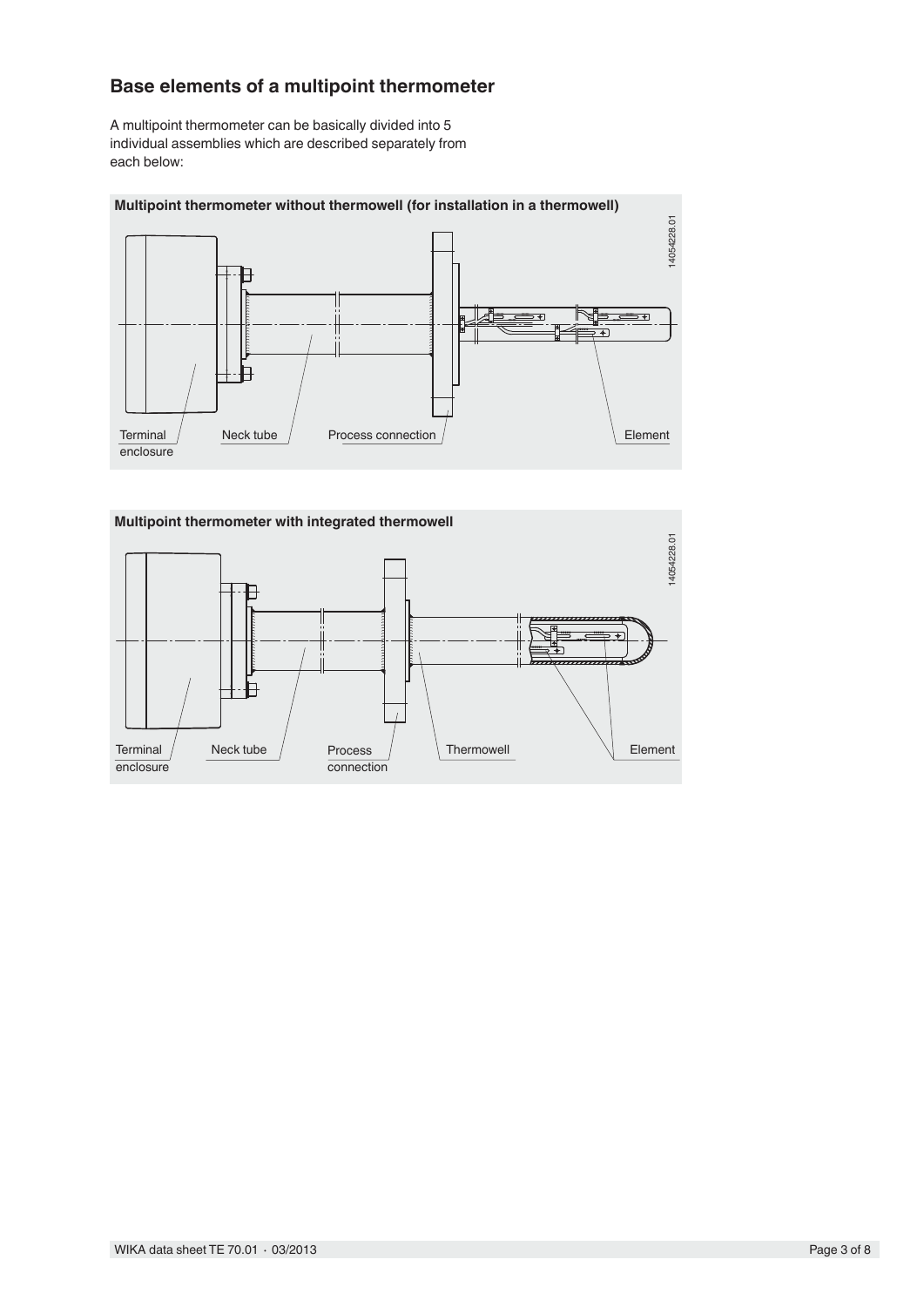# **Dimensions in mm**

■ **Thermowell (option)**



### **Tube dimensions Ø F1 x s**

- 48.3 x 3.2 mm
- $\blacksquare$  48.3 x 5.1 mm
- 48.3 x 7.1 mm
- 60.3 x 5.5 mm

### **Insertion length U**

freely selectable (max. 10 m)

#### **Material**

Stainless steel 316 Stainless steel 316L Stainless steel 1.4571 (316TI)



# ■ **Process connection**

In multipoint thermocouples Tx95-A-B in band design, the thermowell, depending on detailed specifications, is guided through the flange and thus takes over the function of the neck tube. Each multipoint thermometer Tx95-A-B and the suitable thermowell is designed and manufactured according to individual customer specifications.

#### **Flange designs**

Flanges in accordance with applicable standards, such as ANSI/ASME B16.5, EN 1092-1, DIN 2527 or to customer specification

| <b>Standards</b>   | <b>Flange design</b>                                           |
|--------------------|----------------------------------------------------------------|
| <b>ASME B16.5</b>  | Nominal width: 2  4"<br>Pressure rating: class 150  2,500      |
| EN 1092-1/DIN 2527 | Nominal width: DN 50  DN 200<br>Pressure rating: PN 16  PN 100 |

Each multipoint thermometer model Tx95-x-B is designed and manufactured according to individual customer specifications.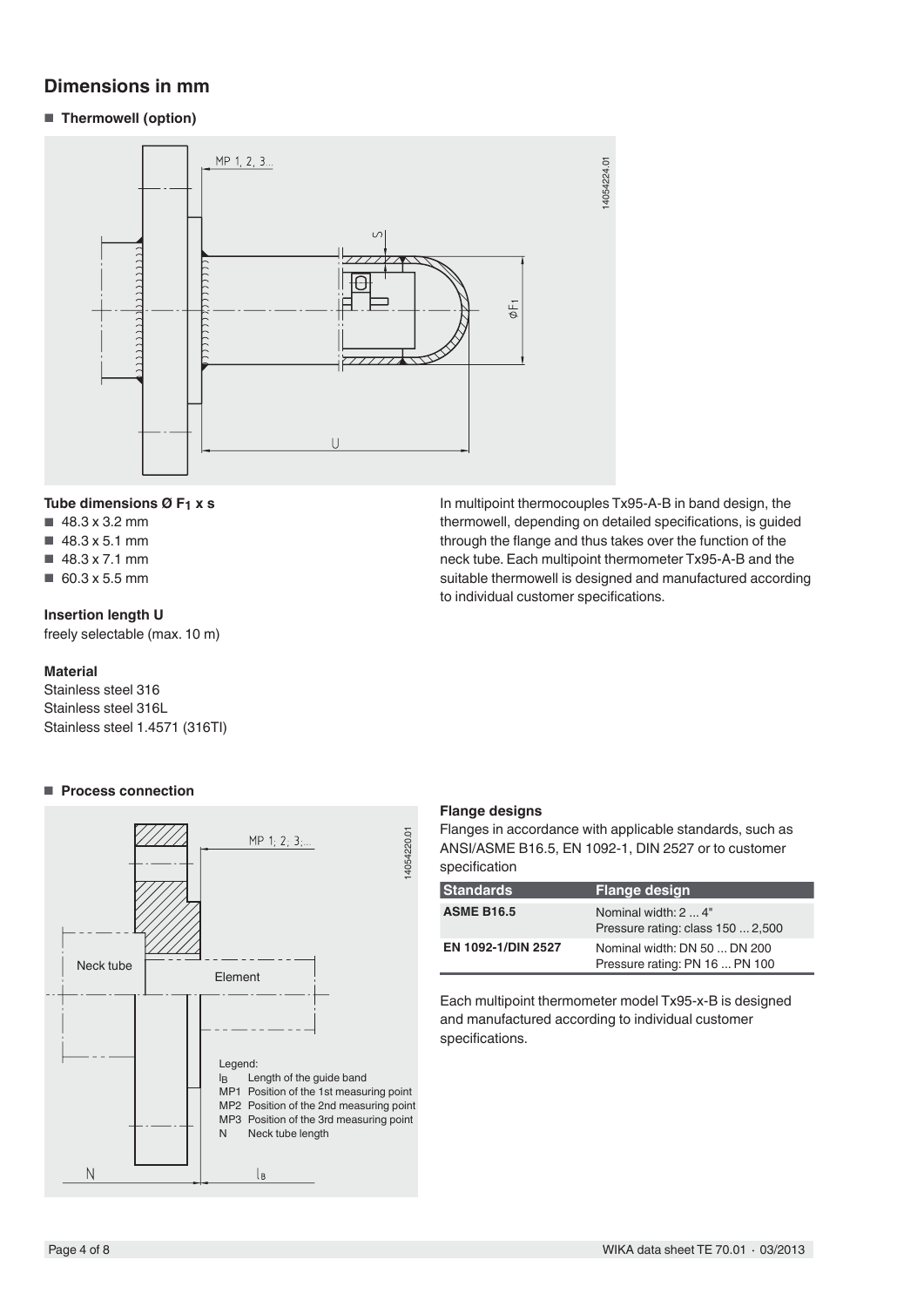■ **Element** (flat-steel band design with spring elements)



Each multipoint thermometer model Tx95-x-B is designed and manufactured according to individual customer specifications. Skid design with 18 mm band width in conjunction with small thermowell inner diameters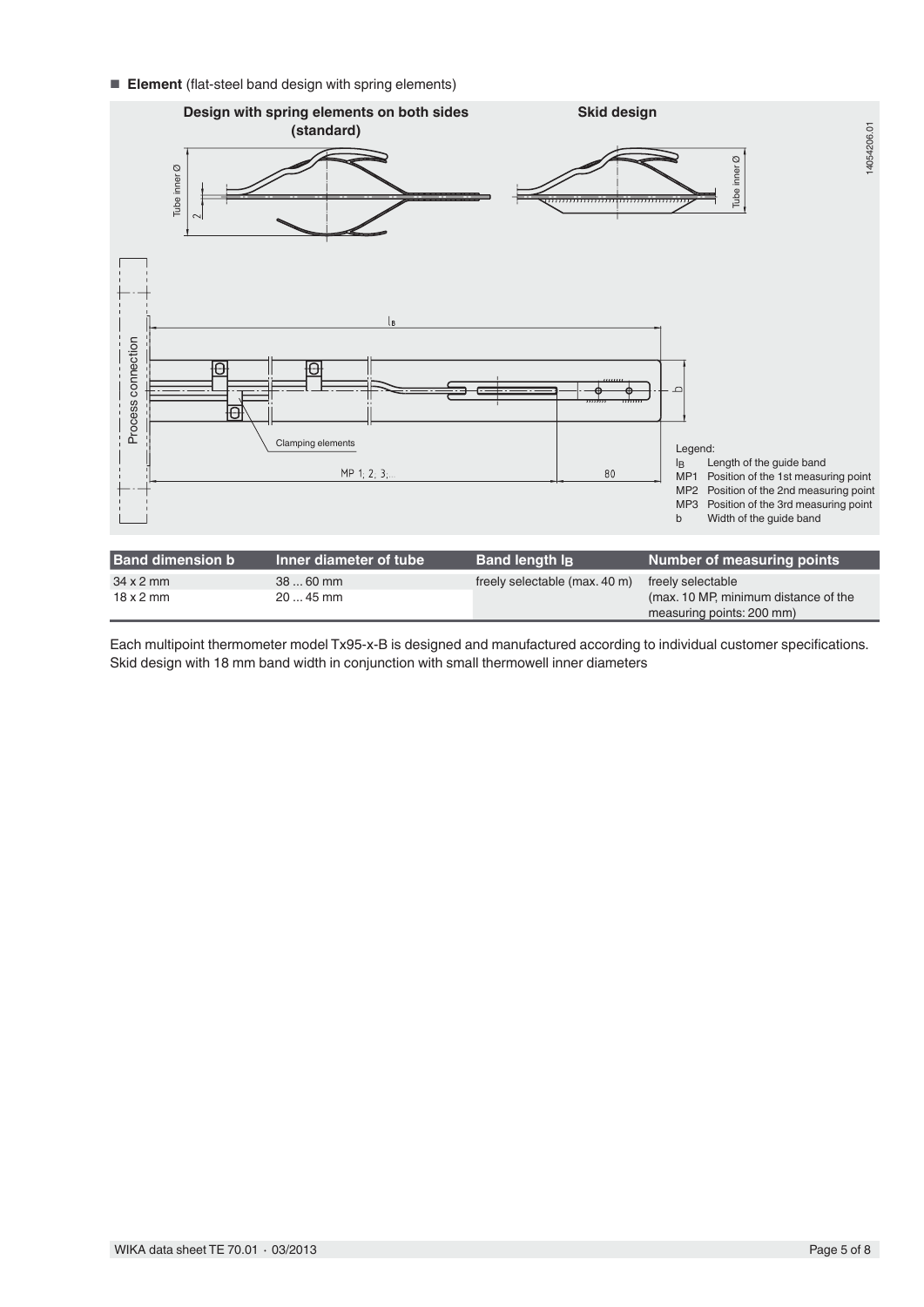### ■ **Neck tube**





| <b>Version</b>                | <b>Tube dimension</b>               | Length N            |
|-------------------------------|-------------------------------------|---------------------|
| Straight tube design          | $60.3 \times 5.5$ mm                | 250 mm<br>or longer |
| Separable threaded connection | $60.3 \times 5.5$ mm<br>80 mm flats | 250 mm<br>or longer |

Each multipoint thermometer model Tx95-x-B is designed and manufactured according to individual customer specifications.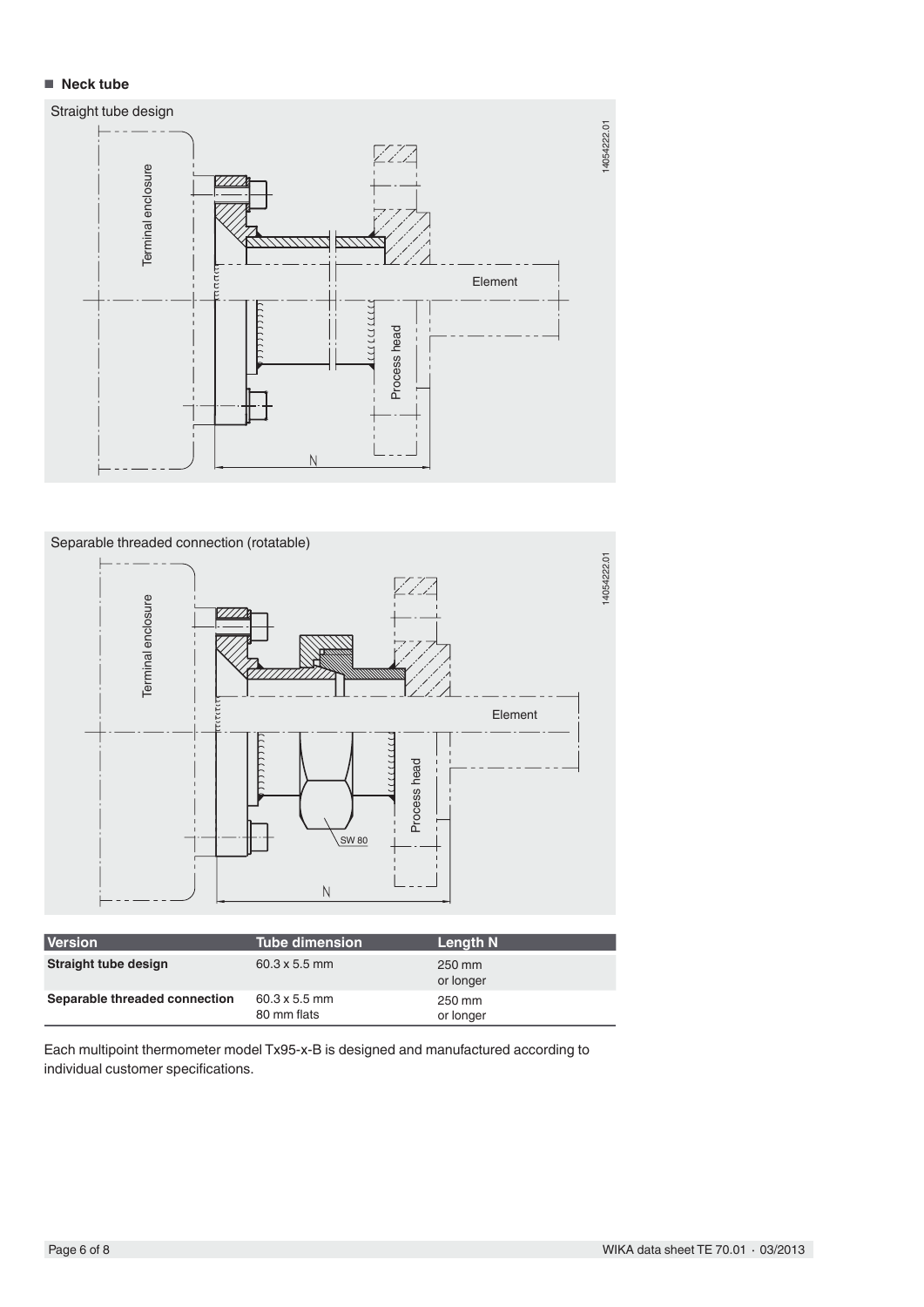### ■ **Terminal enclosure**

Cable compression fittings in accordance with customer specification

#### Connection terminals



**Transmitters** 



Terminal on transmitter on terminal





The actual wiring can deviate from the illustration in the data sheet.

| <b>Connection options in the</b>    | Terminal enclosure dimensions in mm |                     |               |
|-------------------------------------|-------------------------------------|---------------------|---------------|
| terminal enclosure                  | ca. 160 x 160                       | $ca.160 \times 260$ | ca. 250 x 400 |
| <b>Connection terminals</b>         | up to 10 MP                         | up to 10 MP         | up to 10 MP   |
| <b>Transmitters</b>                 | up to 4 MP                          | up to 8 MP          | up to 10 MP   |
| <b>Transmitter on terminal</b>      | up to 3 MP                          | up to 6 MP          | up to 10 MP   |
| Terminal on transmitter on terminal | up to 2 MP                          | up to 4 MP          | up to 8 MP    |

MP = measuring points

Materials: plastic or aluminium<br>Note: Depending on the manufacturer, the terminal enclosure dimensions can deviate from the data sheet values

Each multipoint thermometer model Tx95-x-B is designed and manufactured according to individual customer specifications. In multipoint thermometers with explosion protection, the terminal enclosure dimensions can deviate considerably from the data sheet specifications, depending on design.